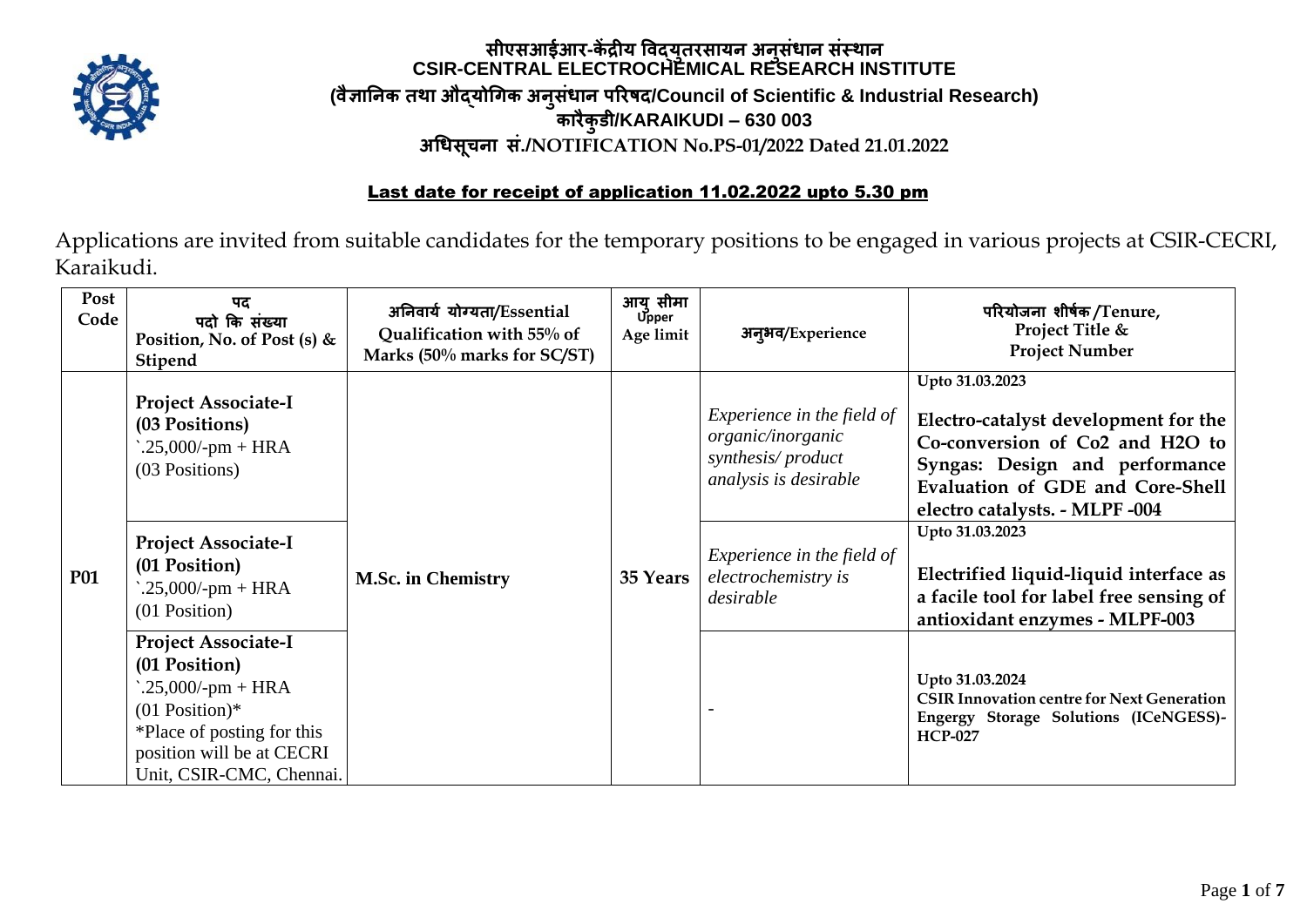| Post<br>Code | पद<br>पदो कि संख्या<br>Position, No. of Post (s) $&$<br>Stipend                    | अनिवार्य योग्यता/Essential<br>Qualification with 55% of<br>Marks (50% marks for SC/ST)                                                                                                                                                                                                                                                               | आयु सीमा<br>Upper Age<br>limit | अन्अव/Experience                                                                                                   | परियोजना शीर्षक/Tenure,<br>Project Title &<br><b>Project Number</b>                                                                                            |  |
|--------------|------------------------------------------------------------------------------------|------------------------------------------------------------------------------------------------------------------------------------------------------------------------------------------------------------------------------------------------------------------------------------------------------------------------------------------------------|--------------------------------|--------------------------------------------------------------------------------------------------------------------|----------------------------------------------------------------------------------------------------------------------------------------------------------------|--|
| <b>P02</b>   | <b>Junior Research</b><br>Fellow $(P)$ #<br>(02 Positions)<br>$.31,000$ /-pm + HRA | M.Sc. in Chemistry with valid<br>NET/GATE                                                                                                                                                                                                                                                                                                            | 28 Years                       | Experience in the field of<br>electro-organic<br>synthesis/product analysis<br><i>is desirable</i>                 | Upto 19.12.2024<br>Nanostructured<br><b>MOFs</b><br><b>as</b><br>electrocatalysts for desulfurisation of<br>organic sulfides in fossil fuels - GAP-<br>19/2021 |  |
|              | See Addendum dated<br>04.02.2022                                                   | #If no suitable candidate is available for JRF (P) position, candidate with qualification of M.Sc. in Chemistry with<br>55% marks (50% marks for SC/ST) shall be considered as Project Associate-I with Stipend ₹.25,000/- pm +HRA.<br>Upper age limit is 35 years (age relaxation is applicable as mentioned in clause 06 of General Instructions). |                                |                                                                                                                    |                                                                                                                                                                |  |
| <b>P03</b>   | <b>Project Associate-I</b><br>(01 Position)<br>$.25,000$ /-pm + HRA                | M.Sc.<br>Biotechnology/<br>in<br><b>Microbiology</b>                                                                                                                                                                                                                                                                                                 | 35 Years                       | Experience in<br>Electrochemistry,<br>culturing bacteria &<br>identification                                       | Upto 31.03.2023<br>AI based investigations of industrial-<br>biofilm activity on catholically<br>protected materials - MLPF-002                                |  |
| <b>P04</b>   | <b>Senior Project Associate</b><br>(01 Position)<br>$.42,000$ /-pm + HRA           | <b>B.Tech.</b> in Chemical<br>B.E. or<br>four<br><b>Engineering</b><br>plus<br>years<br>in Research<br>experience<br>and<br>Development (R&D) in Industrial<br>and Academic Institutions or<br>Science and Technology (S&T)<br>organisations<br><b>Scientific</b><br>and<br>activities and services                                                  | 40 Years                       | Experience in<br>Electrochemical<br>processes such as<br>electrowinning, metal<br>extraction,<br>electrometallurgy | Upto 04.05.2022<br>Feasibility studies on the Electrochemical<br>preparation of Potassium Perchlorate -<br><b>SSP 20/21</b>                                    |  |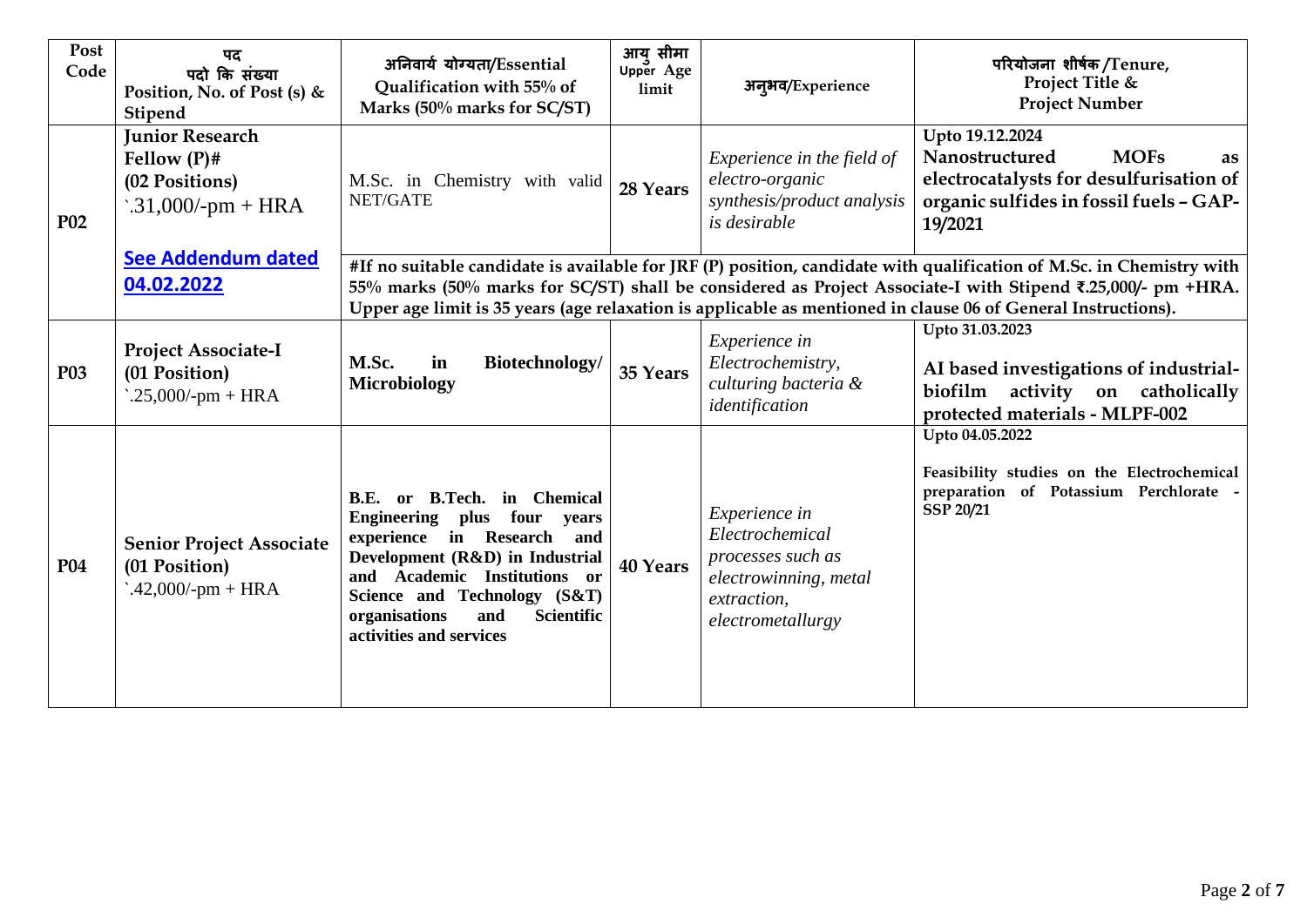| Post<br>Code    | पद<br>पदो कि संख्या<br>Position, No. of Post (s) &<br>Stipend                                                                                                                                                                                                                                                                                                                                                                                                                                                   | अनिवार्य योग्यता/Essential<br>Qualification with 55% of<br>Marks (50% marks for<br>SC/ST)                                                                                                                                                                                                                                            | आय सीमा<br><b>Upper</b><br>Age limit | अन्अव/Experience                                                                                                                                                                                                                                                                                                                                                                                                                                                                                       | परियोजना शीर्षक/Tenure,<br>Project Title &<br><b>Project Number</b>                                                                                                        |
|-----------------|-----------------------------------------------------------------------------------------------------------------------------------------------------------------------------------------------------------------------------------------------------------------------------------------------------------------------------------------------------------------------------------------------------------------------------------------------------------------------------------------------------------------|--------------------------------------------------------------------------------------------------------------------------------------------------------------------------------------------------------------------------------------------------------------------------------------------------------------------------------------|--------------------------------------|--------------------------------------------------------------------------------------------------------------------------------------------------------------------------------------------------------------------------------------------------------------------------------------------------------------------------------------------------------------------------------------------------------------------------------------------------------------------------------------------------------|----------------------------------------------------------------------------------------------------------------------------------------------------------------------------|
| P <sub>05</sub> | Project Associate - I<br>(02 Positions)*<br>$\therefore$ 31,000/-pm + HRA <sup>#</sup><br>(i) '.31,000/-pm + HRA to Scholars<br>who are selected through (a) National<br>Eligibility Tests - CSIR-UGC NET<br>including lectureship (Assistant<br>Professorship) or GATE or (b) A<br>selection process through National<br>level examinations conducted by<br>Central Government Departments and<br>their Agencies and Institutions.<br>$(ii)^2.25,000/-pm + HRA$ for others<br>who do not fall under (i) above. | <b>B.E</b> or <b>B.Tech.</b> in Chemical<br><b>Engineering</b><br>* (Out of 02 Positions, place of posting for<br>one position will be at CECRI Unit,<br>CSIR-CMC, Chennai.)<br># (Out of 02 positions, stipend for one<br>position will be `. 31,000/-pm +HRA for<br>scholars with valid NET/GATE. For<br>other '.25,000/-pm + HRA) | 35 Years                             | Should have worked in the area of fluid<br>dynamics is preferred.                                                                                                                                                                                                                                                                                                                                                                                                                                      | Upto 31.03.2023<br>Mass transfer kinetics<br>of<br>copper-based<br>alloys<br>in<br>seawater<br>environment<br>$\overline{\phantom{a}}$<br><b>MLPF-001</b><br>(01 Position) |
|                 |                                                                                                                                                                                                                                                                                                                                                                                                                                                                                                                 |                                                                                                                                                                                                                                                                                                                                      |                                      |                                                                                                                                                                                                                                                                                                                                                                                                                                                                                                        | Upto 31.03.2024<br>CSIR Innovation centre for<br>Next Generation Engergy<br>Solutions<br>Storage<br>(ICeNGESS)-HCP-027*<br>(01 Position)                                   |
| P <sub>06</sub> | <b>Teaching Support Staff</b><br>(TSS)<br>(01 Position)<br>$.25,000$ /-pm + HRA                                                                                                                                                                                                                                                                                                                                                                                                                                 | <b>B.E</b> or <b>B.Tech.</b> in Chemical<br><b>Engineering</b>                                                                                                                                                                                                                                                                       | 35 Years                             | 1. Preference will be given to candidates<br>who possess M.E. or M.Tech. in Chemical<br><b>Engineering Degree</b><br>2. Preference will also be given to those who<br>have already worked in Engg. College(s) in<br>the respective area/domain.<br>Selected candidate to take theory and<br>practical classes for B.Tech. (Chemical &<br>Electrochemical Engg.) course specifically<br>Chemical Engg. subjects. Also the candidate<br>will be involved in Centre for Education<br>(CFE) official work. | Upto 30.06.2022<br>Operation Management of<br>Under Graduate Program<br>on C&ECE for 2021-22 -<br>TSP-04/21                                                                |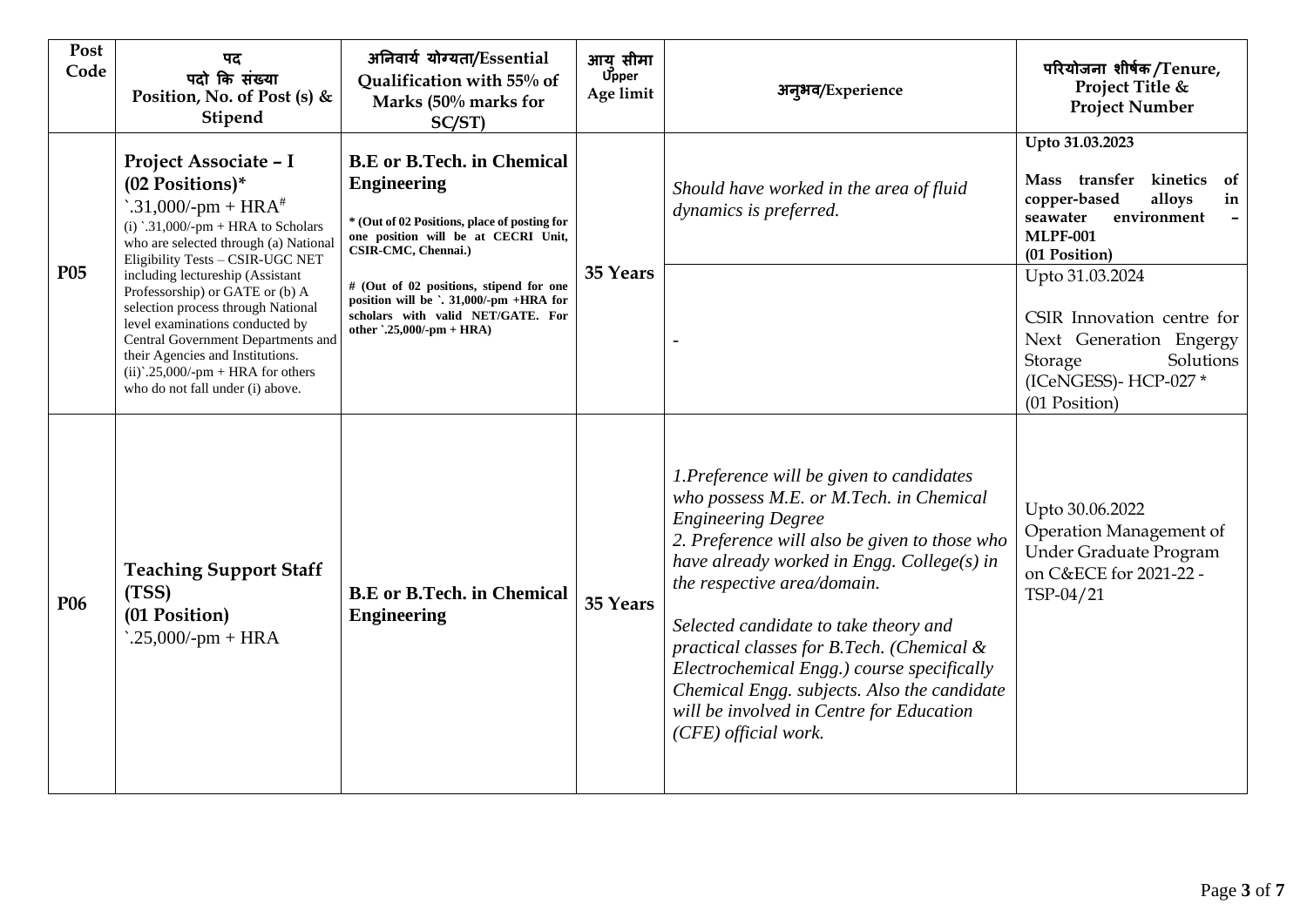| Post<br>Code    | पद<br>पदो कि संख्या<br>Position, No. of Post (s) $&$<br>Stipend                                                                             | अनिवार्य<br>योग्यता/Essential<br>Qualification with 55% of<br>$(50\%$ marks for<br><b>Marks</b><br>$SC/ST$ )    | आय् सीमा<br><b>Upper</b><br>Age limit | अन् <i>भव/Experience</i> | परियोजना शीर्षक/Tenure,<br>Project Title &<br><b>Project Number</b>                                                               |
|-----------------|---------------------------------------------------------------------------------------------------------------------------------------------|-----------------------------------------------------------------------------------------------------------------|---------------------------------------|--------------------------|-----------------------------------------------------------------------------------------------------------------------------------|
| P07             | <b>Project Associate-I</b><br>(01 Position)<br>$.25,000$ /-pm + HRA<br>Place of this position will be at<br>CECRI Unit, CSIR-CMC, Chennai.  | B.E.<br>in<br><b>Mechanical</b><br><b>Engineering</b>                                                           | 35 Years                              |                          | Upto 31.03.2024<br>CSIR Innovation centre for<br><b>Next Generation Engergy</b><br><b>Storage Solutions</b><br>(ICeNGESS)-HCP-027 |
| <b>P08</b>      | <b>Project Associate-I</b><br>(01 Position)<br>$.25,000$ /-pm + HRA<br>Place of this position will be at<br>CECRI Unit, CSIR-CMC, Chennai.  | B.E.<br><b>Electrical</b><br>$\boldsymbol{\alpha}$<br>in<br><b>Electronics Engineering</b>                      | 35 Years                              |                          |                                                                                                                                   |
| P <sub>09</sub> | <b>Project Assistant</b><br>(01 Position)<br>$.20,000$ /-pm + HRA<br>Place of this position will be at<br>CECRI Unit, CSIR-CMC, Chennai.    | Diploma in<br>A/C<br>and<br><b>Refrigeration Engineering</b><br><b>Mechanical</b><br>(or)<br><b>Engineering</b> | 50 Years                              |                          |                                                                                                                                   |
| <b>P10</b>      | <b>Project Assistant</b><br>(01 Position)<br>$.20,000$ /-pm + HRA<br>Place of this position will be at<br>CECRI Unit, CSIR-CMC,<br>Chennai. | Diploma in Electrical $\&$<br><b>Electronics Engineering</b>                                                    | 50 Years                              |                          |                                                                                                                                   |

**Shortlisted Candidates will be called for interview through Google Meet. The date and time of interview will be notified in CSIR-CECRI website and also sent to candidates' Gmail ID.**

Interested and eligible candidates should download the requisite application from CECRI website. The application form duly completed in all respect and signed should be sent to The Administrative Officer, CSIR-Central Electrochemical Research Institute, Karaikudi - 630 003. **& reach this office by 11.02.2022 upto 5.30 pm through India post/courier. Resume/Bio-date will not be considered as Application.**

## **General Instructions:**

1. Applicants must fulfil the essential requirements of the above positions and other conditions stipulated in the advertisement as on the last date of receipt of the applications. Candidates not fulfilling the essential qualification shall be rejected automatically without any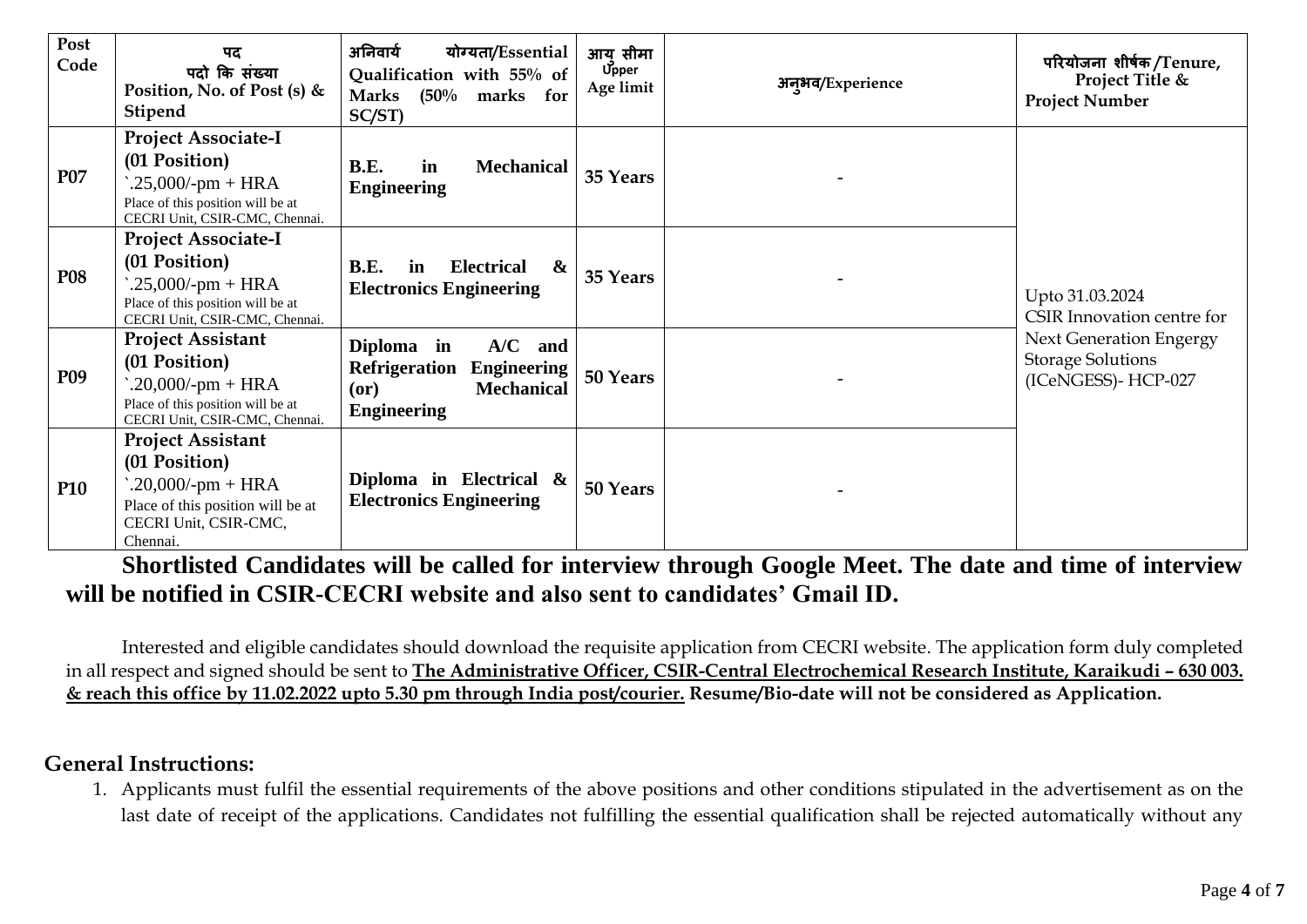notice. Therefore, they are advised to satisfy themselves before applying that they possess at least the essential qualifications laid down for the positions as on the last date of receipt of the applications. No enquiry asking for advice as to eligibility will be entertained.

- 2. Candidates are required to send one set of photocopy of the following certificate/documents with selfattestation as indicated below along with the application-
- **(i) Diploma/Graduate Degree Certificate/ Provisional issued by University/College (2020-21 passed out candidates to submit a letter from registrar in case of non-receipt of Degree Certificate) (ii) All Semester Marksheets / Consolidated Mark Statement of M.Sc./B.E/B.Tech./Diploma in Mech./ EEE/Ref. A/c**
- **(iii) Caste/Tribe Certificate [for SC/ST/OBC (Non-Creamy Layer)/EWS candidates as applicable] in the prescribed format issued by the Competent Authority as prescribed by Government of India.** In the event of failure to submit any of the required documents as mentioned above within the stipulated
	- period, **his/her candidature is liable to be rejected.**

 $\bullet$ 

**Before sending application to CSIR-CECRI by post, candidates are also requested to fill their details in Google Forms Link: https://forms.gle/795b39P15HrNnSCL8**

**The Google Forms link will be automatically disabled on 11.02.2022 at 5.30 pm. Any candidate registered his/her details in Google Forms without submitting hard copy of application by post to Administrative Officer, CSIR-CECRI by 11.02.2022 at 5.30pm or received thereafter will not be considered and their names will not be listed in the eligible/shortlisted candidates list.**

- 3. Age relaxation will be given to SC/ST/PWD/Women candidates up to 5 years and 3 years for OBC for all the above positions as per GOI instructions.
- 4. Reservation: If all things are equal, SC/ST/OBC/EWS candidates may be given preference over general candidates to ensure due representation.
- 5. The date of determining the qualification and age limit shall be **11.02.2022**
- **6. Candidate(s) who worked as Project Personnel in CECRI or any other Lab. / Instt. of CSIR for more or equal to Five Years are not eligible for the above mentioned position. The total tenure of 5 years shall be calculated based on the number of years spent on one project and / or different projects taken together in CECRI or any other Lab. / Instt. of CSIR and Project Assistant or any other designation of equal status.**
- 7. Eligible/shortlisted candidates shall attend the Online Interview through Google Meet only.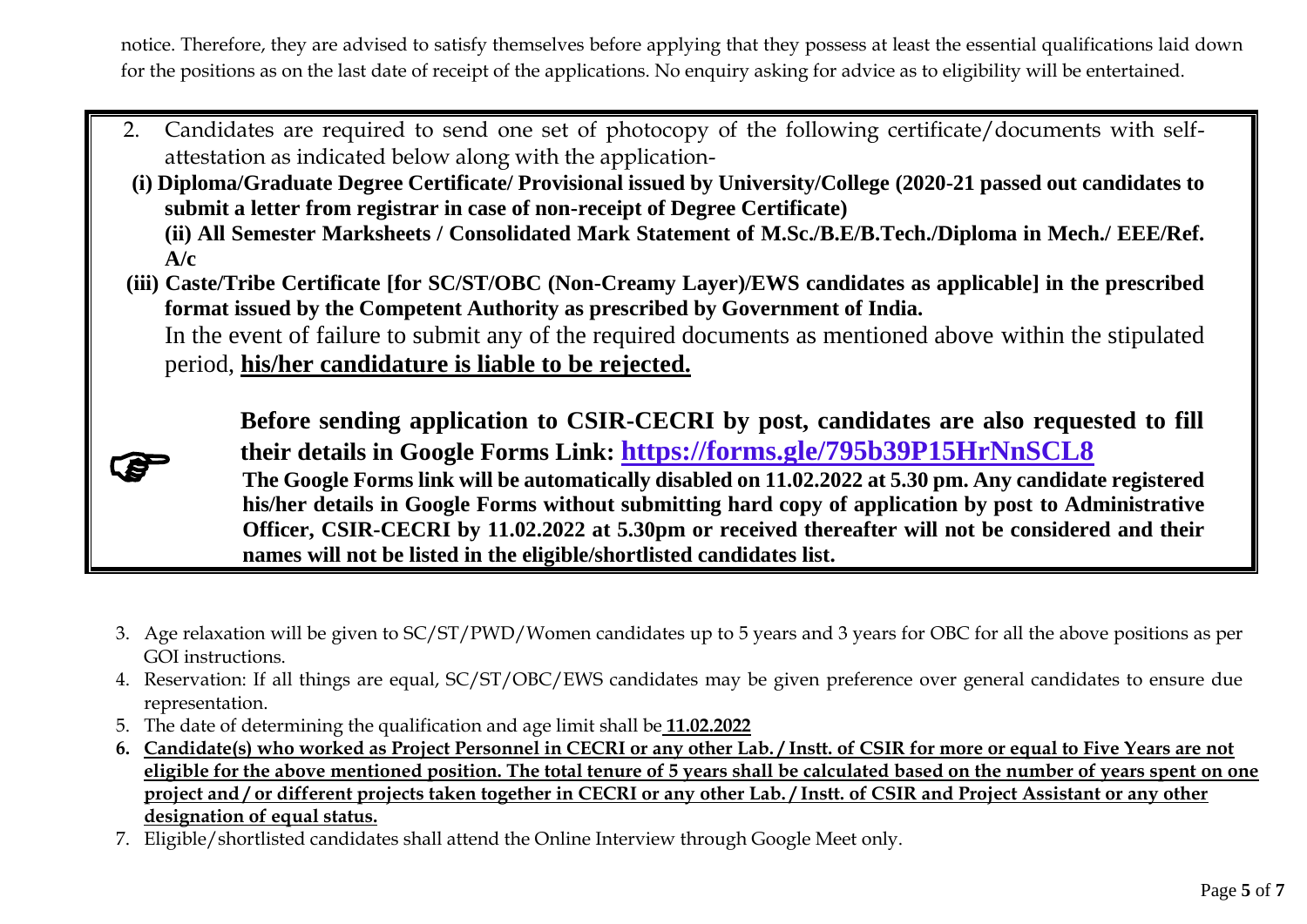- **8. Candidate shall attend the interview with decorum, with formal dressing and complete privacy and without any interference of other person. A closed and empty room may be preferred to take up the interview to avoid background noise interferences. He/she shall not indulge in any sort of unfair practices like assistance from third parties, electronic gadgets, books, etc.**
- **9. Candidate shall not photograph/record any proceedings of the interview through any form. In case of any such activity found at later stage, his/her candidature for the post applied will be summarily rejected without prejudice to taking actions under extant laws governing such malpractices.**
- 10. Final Semester/year students who are awaiting results are not eligible to be considered.
- 11. Incomplete applications (ie. without photograph, signature, community certificate (if applicable) and All Semester Marksheets/ Consolidated Mark Statement of UG/PG/Diploma) will not be entertained and will be summarily rejected.
- 12. In respect of equivalent clause in Essential Qualifications, if a candidate is claiming a particular qualification as equivalent qualification as per the requirement of advertisement, then the candidate is required to produce order/letter in this regard, indicating the Authority (with number and date) under which it has been so treated, otherwise the Application is liable to be rejected.
- 13. **If the candidate does not have a valid gmail id, he/she should create a gmail id before submitting application. Details regarding Interview through Google Meet will be sent to the gmail id only.**
- 14. Candidates should specifically note that the applications received after the closing date for any reason whatsoever (such as envelopes wrongly addressed, delivered elsewhere, postal delay etc.) will not be entertained by CSIR-CECRI.
- **15. In case of Universities/Institute awarding CGPA/SGPA/OGPA grades etc., candidates are requested to convert the same into percentage based on the formula as per their university/institute (copy of documented proof of the conversion factor must be attached).**
- 16. CSIR-CECRI shall not be responsible if a candidate could not be interviewed online due to connectivity issues/ network error / low bandwidth at his/her end.
- 17. Number of positions required is indicative in nature, there may be an increase/decrease in the number based on requirement(s).
- 18. In case of receipt of large number of applications from candidates, the Selection Committee shall adopt its own criteria and shortlist the candidates for online interview in proportionate to the available vacancies and the same shall be notified in CECRI website.
- 19. Shortlisted candidates will be provided with Google Meet code 10 minutes prior to interview in their respective Gmail ID. Shortlisted candidates will have to be readily available on the date of interview. If there is any change in date(s), the same shall be intimated to candidates by email as well as in CECRI website. In the event of non-response to our Gmail sharing Gmeet code, the candidate is forfeiting his/her opportunity and thereafter no requests for re-scheduling interview shall be considered.
- **20.** The original documents including educational qualification, Birth/SSLC certificate, community and experience certificate, etc., in respect of selected candidate will be verified at the time of joining. **Your joining in the project is subject to verification of certificates. The applicant's candidature would be provisional and subject to subsequent verification and production of photostat copy of all relevant certificates/documents. In case, it is detected at any stage of engagement or thereafter, that a candidate does not fulfil the eligibility norms and/or that he/she has furnished any incorrect/ doctored/false information/certificate/documents or has suppressed any material fact(s), his/her candidature shall stand cancelled automatically without any notice.**
- 21. Selected candidate will be provided either accommodation in the Institute campus (if available) or shall be paid HRA.